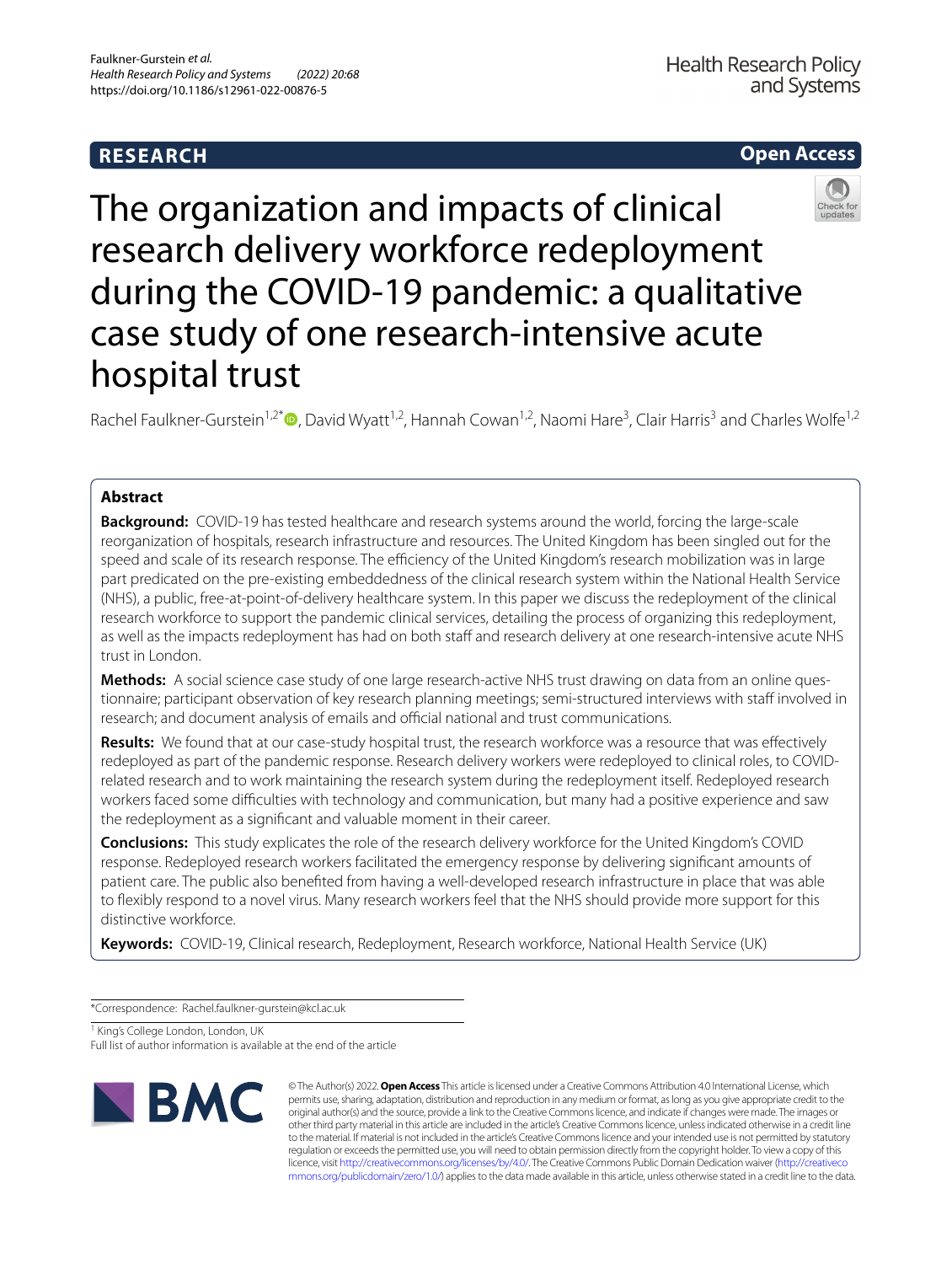# **Background**

COVID-19 has tested healthcare and research systems around the world, forcing the large-scale reorganization of hospitals, research infrastructures and resources. The United Kingdom has been singled out by some commentators for the speed and scale of its research response, particularly regarding clinical trial setup, patient recruitment, and the delivery of globally important treatment and vaccine studies  $[1-8]$  $[1-8]$ . The efficiency of the United Kingdom's research mobilization was in large part predicated on the pre-existing embeddedness of the clinical research system within the National Health Service (NHS), a public, free-at-point-of-delivery healthcare system. As we detail elsewhere, in addition to maintaining a routine level of service, hospitals have been tasked with delivering a high volume of emergency care alongside nationally prioritized COVID research, something which has required the large-scale reorganization of services, systems and working practices [\[9](#page-10-2)].

The research infrastructure in England and Wales comprises a network of institutions and organizations working to support clinical research within the NHS. While research is funded through a variety of governmental, commercial and charitable sources, the creation of the National Institute for Health and Care Research (NIHR) in 2006 was a key juncture in the development and coordination of a research system [\[10](#page-10-3)]. In particular, the NIHR has supported the establishment of 19 clinical research facilities (CRFs) and 20 biomedical research centres (BRCs) which provide support for experimental and translational research  $[3]$ . The NIHR also funds the Clinical Research Network (CRN), which funds and supports research staff embedded in NHS trusts across 30 diferent clinical specialties.

Roope et al. [[11](#page-10-5)] noted that the COVID-19 pandemic has allowed us to see the "option value" of infrastructures like BRCs, CRFs and the CRN. By "option value", Roope et al. refer to the potential value of having additional capacity that is dedicated to nonurgent work. They suggest that systems with option value are able to adapt faster and more fexibly to the needs of an unforeseen emergency, such as a global pandemic. In many ways, the United Kingdom's research system's response to the pandemic affirms Roope et al's analysis of the option value of additional capacity. But it is crucial not to lose sight of the complex reorganization of research stafng and resources that took place to facilitate the simultaneous delivery of frontline care and vital COVID research.

In this paper, we draw on original questionnaire and interview data, documentary analysis and our frsthand experience of working in a busy hospital during the frst COVID surge to examine the work of research staff redeployment that allowed the United Kingdom's research system to participate in the pandemic response. This dimension has not received the same level of public awareness as other aspects of the national and international response to COVID-19. Throughout the pandemic, the public have been informed through media reports of the stress and strain experienced by frontline care staf, with many working long hours and redeployed to diferent clinical areas. Clinical redeployments have also been described in several first-hand accounts (see for example  $[12-14]$  $[12-14]$  $[12-14]$ ). But aside from a few exceptions in specialized professional literature (such as  $[14]$  $[14]$ ), the patient-facing research delivery workforce has been largely absent from the discussion. This workforce includes research nurses and midwives and research allied health professionals (AHP), as well as clinical research practitioners (CRP), a newly emerging bespoke element of the research delivery workforce who do not deliver patient care outside the research pathway (for more details on the CRP role see [[15](#page-10-8)]). Furthermore, accounts of research developments and breakthroughs tend to ignore the detail of how such work was delivered within these unprecedented times.

Our focus is on the redeployment of the patient-facing clinical research delivery workforce. We detail the process of organizing this redeployment, as well as the impacts redeployment has had on both staff and the clinical research delivery service at one research-intensive acute NHS foundation trust in London. We are focused specifcally on three groups of research workers: those who were clinically redeployed as part of the emergency response to the pandemic, those who were redeployed to carry out urgent COVID-related research on COVID treatments and vaccines, and those who were not redeployed but were kept in place to maintain existing research.

Through our focus on the redeployment of the research delivery workforce we are able to shed light not only on the benefts and limitations of the local response to COVID-19, but also on wider questions around the existence and development of an agile, resilient and fexible research workforce, identifed as a priority by the NIHR [[16–](#page-10-9)[18\]](#page-10-10). Our data also provide an opportunity to consider how we might change the way clinical research is organized and delivered in the United Kingdom going forward, in part due to the pace achieved in vaccine trials [[19\]](#page-10-11), and the change in practice this entailed. Yet, as our analysis demonstrates, while the clinical research delivery workforce are resilient and adaptable, some of the existing infrastructure and organizational practices required substantial effort to facilitate the COVID response and require further investment to underpin a system that supports agile working.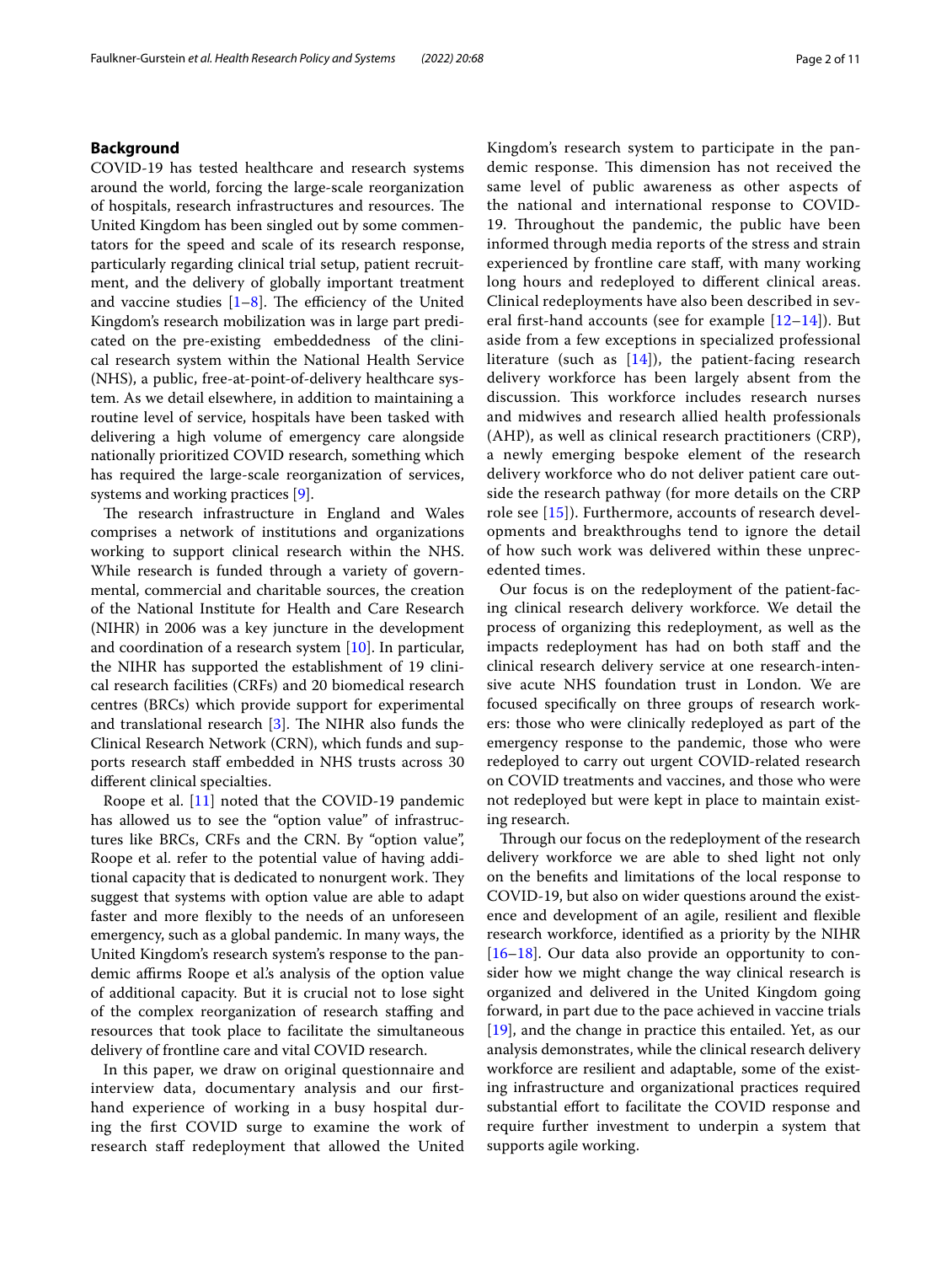# **The research delivery workforce**

The research delivery system within the NHS is organized to manage, mobilize and implement clinical research protocols efectively, safely and on time [\[15\]](#page-10-8). Research delivery teams including nurses, midwives, AHPs and CRPs are responsible for the patient-facing aspect of clinical research, from supporting participation, undertaking informed consent, administering trial procedures and observation through to supporting governance and accurate data collection. Participating in a research delivery team requires an in-depth understanding of research protocols, the establishment of ongoing relationships with participants and principal investigators (PI), and the completion of study-specifc training before trial duties are delegated.

The clinical research delivery workforce has become a significant component of the NHS. This staffing category has undergone substantial expansion in recent years, although career paths within clinical research delivery are relatively underdeveloped. Before the COVID-19 pandemic, efforts were underway to grow and professionalize this workforce with the expansion of NIHR-funded career development opportunities for research nurses and midwives and the creation of a new professional register for CRPs. COVID-19 has underscored the value of the research delivery workforce to both the United Kingdom's COVID response and its longer-term vision of a research-led NHS [\[17\]](#page-10-12). Taking stock of the United Kingdom's research response to the pandemic, health ministers from England and the devolved nations issued a white paper on the future of clinical research delivery in the United Kingdom, outlining "a bold and ambitious vision for the future of clinical research delivery, which capitalises on innovation, is resilient in the face of future healthcare challenges and improves the lives of patients around the world" [[20](#page-10-13)]. Realizing this ambitious vision requires a greater understanding of the research delivery workforce and the specifc skills and contributions of its workers.

# **Methods**

In this paper, we draw on data from a larger project which explored the impact of COVID-19 on the clinical research system and the contribution of the clinical research system to the pandemic response. Applying established social-scientifc case study methods [[21,](#page-10-14) [22](#page-10-15)] to one NHS trust, this project employed an online questionnaire, participant observation of key research planning meetings, semi-structured interviews with staf involved in research, and document analysis of emails and official national and trust communications. In order to maintain the anonymity of research informants, we have chosen to call our case study site South London Acute Trust (SLAT). SLAT is a research-intensive trust, hosting a number of NIHR research infrastructure installations. By December 2020, SLAT had commenced research on 80 COVID studies, with more than 18 of these classed as Urgent Public Health (UPH). UPH studies are those reviewed by the office of the Chief Medical Officer and deemed of high importance to the pandemic response. UPH studies are to be resourced and prioritized by trusts across the country [\[23](#page-10-16)].

We collected data from four areas within the research infrastructure: central research oversight and governance, PIs, the research delivery workforce, and patient and public involvement (PPI) managers and participants. In this paper we focus specifcally on fndings from an analysis of the data derived from or about the patientfacing research delivery workforce. This workforce comprises 164 staf members across the trust, working in a variety of roles, including research nurses and midwives and CRPs.

Data were collected over a 6-month period between May 2020 and October 2020. On 18 May 2020 we distributed an online questionnaire to all research-involved staff at SLAT (approximately 700) using existing mailing lists. Using the SurveyMonkey online survey platform, the questionnaire was designed as a qualitative and descriptive data-gathering tool. Questions were not drawn from a validated question bank but were reviewed and tested with a small group of research staff for clarity and comprehensiveness before wider distribution. When the questionnaire closed on 10 June 2020, we had received 170 responses, an overall response rate of approximately 24%. On frst appearance, this suggests a low response rate. However, among the patient-facing research delivery workforce ( $n = 164$ ) who are the focus of this paper, the response rate was  $48\%$  ( $n = 79$ ), representing 46% of our total respondents. Within this group, 49% were research nurses (*n* = 39), 6% research midwives  $(n = 5)$  and 15% CRPs  $(n = 12)$ . The remaining respondents were research AHPs ( $n = 6$ , 8%), trial coordinators  $(n = 9, 11\%)$  or research support staff  $(n = 8, 10\%).$  This questionnaire provided a broad overview of key issues in the organization of the research workforce during the pandemic, and specifcally asked about experiences of redeployment and working during the pandemic. This questionnaire also acted as a recruitment tool for semistructured interviews that took place later.

Interview participants were also recruited through purposive and snowball sampling, aiming to gain a sample with maximum variation [[24\]](#page-10-17). Our approach aimed to gather a diversity of redeployment experiences—for example, those redeployed to frontline care, redeployed to administrative roles, redeployed to COVID research, and those who for various reasons were not redeployed.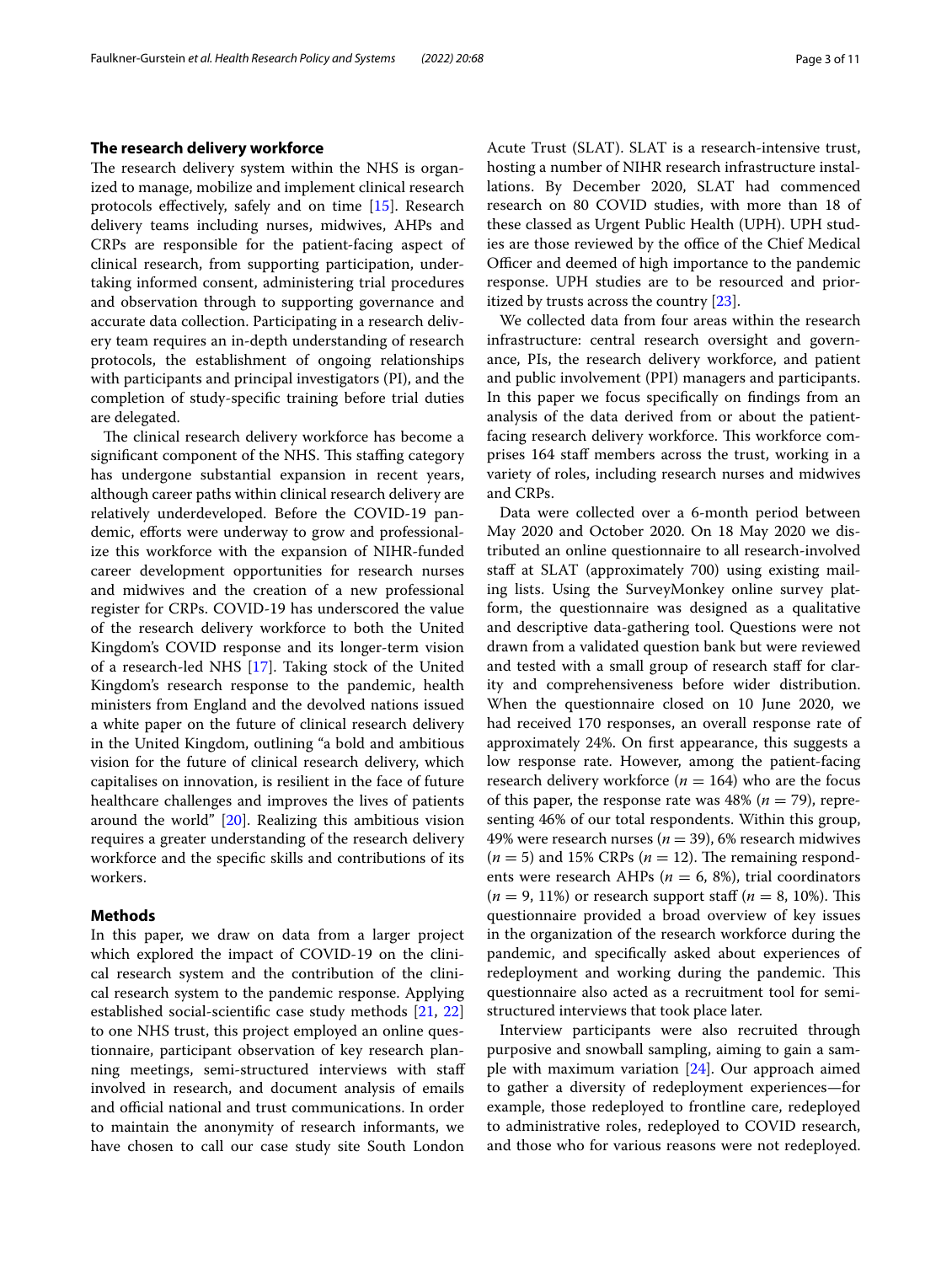Interviewees were asked about their experiences of working during the pandemic, what their work had entailed, whether and how their work had changed because of COVID, and their views on the longer-term impact of COVID on their future work and working practices.

In total we interviewed 24 participants, of whom nine were from the research delivery workforce (see Table [1](#page-3-0) for breakdown of research delivery workforce interviews). These nine interviews lasted between 33 and 104 minutes, averaging 45 minutes. Interviews took place over and were recorded through Microsoft Teams and were transcribed verbatim. The research delivery workers from whom we gathered either questionnaire or interview data represented the following staff groups:

Questionnaire and interview data were supplemented by an analysis of documents and emails pertaining specifcally to the organization of the COVID-19 response produced by SLAT for internal use. We also analysed documents produced by national bodies (for example, the NIHR and the Chief Medical Officer for England) related to national directives on COVID-19 and clinical research. Internal documents were obtained via email from SLAT's Research and Development (R&D) department and publicly available material on the research shutdown and UPH studies was obtained via the NIHR website. We also observed key trust research governance and prioritization meetings. These meetings, occurring twice a week, determined which COVID studies to open and discussed how studies including UPH studies were to be resourced and stafed.

Data were managed and analysed through NVivo 12 software. Data were frst analysed for a descriptive account of how processes changed and how the research system and workforce were impacted [[25](#page-10-18)]. Data were then analysed thematically for an analytic account [\[26](#page-10-19)]. RFG, HC and DW independently analysed the data and then met to agree on codes and final themes. These themes and codes were then discussed and agreed with the wider project team.

<span id="page-3-0"></span>**Table 1** Breakdown of research delivery workforce study participants

|                                | <b>Ouestionnaire</b> | <b>Interview</b> |
|--------------------------------|----------------------|------------------|
| Research nurse                 | 39                   | 4                |
| Clinical research practitioner | 12                   | 4                |
| Research midwife               | 5                    |                  |
| Research AHP                   | 6                    |                  |
| Trial coordinator              | 9                    |                  |
| Research support               | 8                    |                  |
| Total                          | 79                   | 9                |

Ethical approval for this research was granted by the North East – Newcastle & Tyneside 2 Research Ethics Committee (REC) (reference: 20/NE/0138). As part of our ethics approval, we have taken steps to ensure our informants' anonymity in the presentation of qualitative data. Interview excerpts are identifed by a letter to indicate their role category and a respondent number. "D" indicates research delivery staf, "P" indicates patient and public involvement managers, and "R" indicates research leaders/PIs. "Q" denotes comments from the questionnaire.

# **Results**

# **The process of redeployment**

A reconstruction of the timeline of redeployment at SLAT suggests that while much of the process was organized quickly and reactively, with little time for detailed planning, it was successful because of the extensive, fexible, skilled workforce of research delivery staf that were in place at the trust. Redeployment drew on the specifc skill set of research workers and was often crafted by them while in process. At the start of 2020, there were no redeployment guidelines, and research staff were not initially included in the trust's emergency planning. But it immediately became clear that the defning feature of the research delivery workforce—that it operates at the nexus of care and research [\[15,](#page-10-8) [27](#page-10-20)]—made it a valuable resource for responding to the pandemic.

COVID-19 became a notifable disease in March 2020, and redeployment within the NHS began soon after. On 16 March, the Department of Health and Social Care and the NIHR issued guidance stating that all clinical research conducted within NHS sites was to be halted, with specifc exemptions for trials considered urgent for patient safety and COVID-related research [[28\]](#page-10-21). Responding to this decree, SLAT's R&D department asked research teams to review their portfolios and identify those activities that needed to continue and those that could be paused, alongside guidance on maintaining protocol and regulatory adherence in exceptional circumstances. For the majority of the trust's more than 500 trials, the research shutdown meant that patient recruitment was stopped, face-to-face assessments and follow-ups were discontinued or, where possible, done remotely, and the day-to-day operation of research ground to a halt.

At SLAT, services were rapidly reorganized to meet the anticipated clinical demand, and lists were compiled of staff available to be redeployed as hospital admissions and especially admissions to the critical care and intensive care units (ICU) began to rise. At the beginning of March 2020, as the United Kingdom was entering its frst lockdown, a "command and control" structure was implemented by the trust in order to centralize the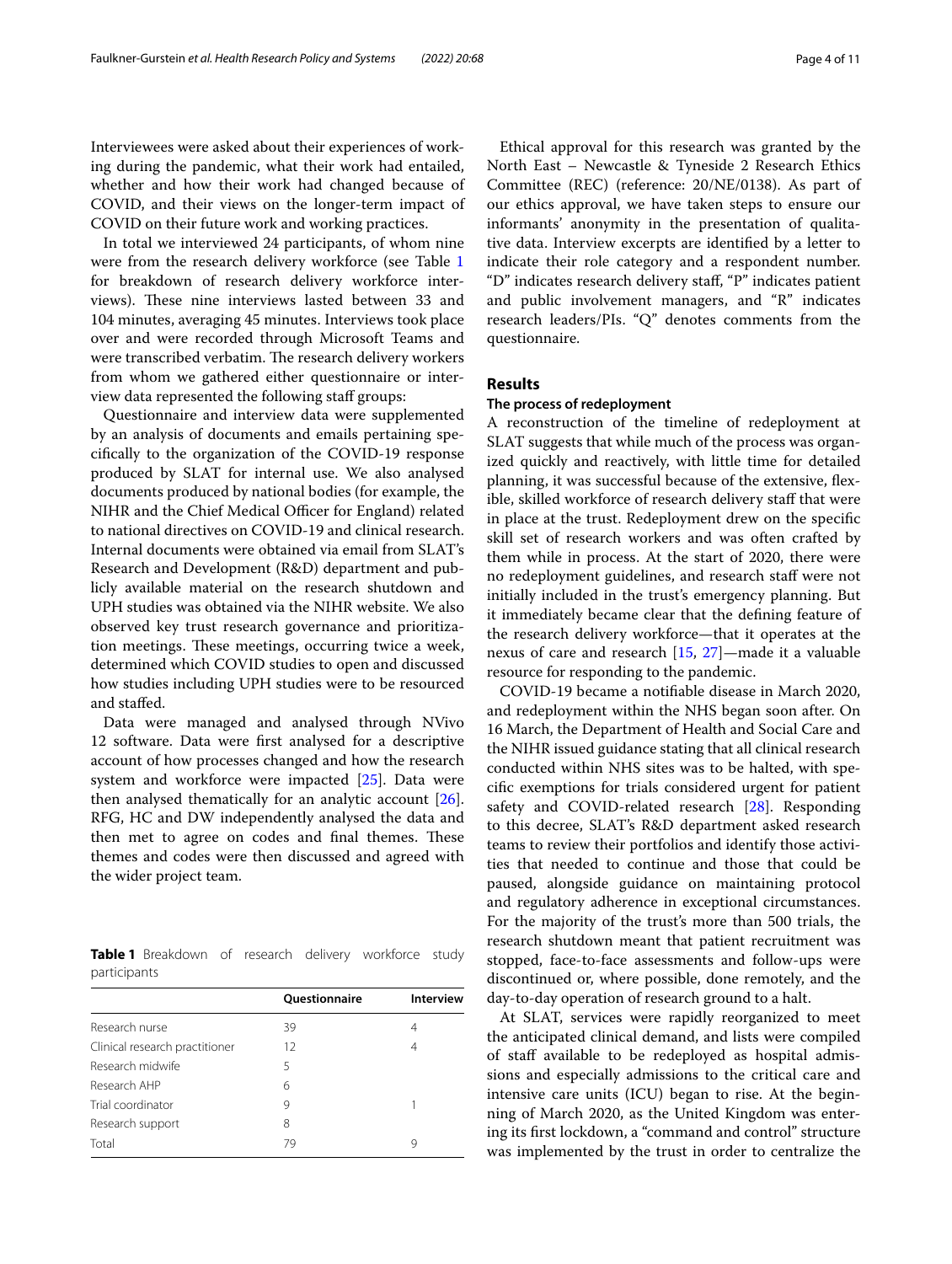pandemic response. This involved central control by the trust's executive of daily operations at the trust following established emergency protocols. The embedded clinical research system, with its facilities, equipment and many trained staf, came to be seen as a vital resource the trust could access to bolster already stretched clini-cal services [\[9](#page-10-2)]. Though coordination with the trust's central command structure was initially patchy, communication quickly regularized, and engagement of the clinical research delivery workforce to support the clinical response was coordinated with the research workforce lead through the trust's nursing workforce hub.

One early hurdle to the rapid redeployment of staf was identifcation. Heads of nursing were required to urgently collate and submit staf skill-set and information lists so redeployment could be centrally planned and coordinated. This information did not readily exist and so necessitated collection through the circulation of spreadsheets to all the directorate research teams, which were completed manually by team managers. The process generated a real-world representation of the staffing of research teams which difered from any one centrally held electronic record.

Although the trust were trying to manage the redeployment centrally, in practice local redeployment arrangements were common. Heads of nursing made a number of informal arrangements which facilitated rapidly moving research staff into areas of need. As one senior research matron describes:

*Quite a few of my team are ICU nurses. I was liter*ally rung and said, "They're going tomorrow. This is their last day with you. They will be gone tomorrow." *And I lost four overnight. (D-4)*

By 14 April 2020, according to administrative records, there had been extensive redeployment of both clinical and nonclinical research staf. Table [2](#page-4-0) provides a breakdown of how 152 members of the research delivery workforce were redeployed. In addition, the R&D team (covering those who work in research governance and research portfolio management) redeployed 31 staf members to act as ward clerks.

At the same time, in March 2020, some clinical research staff were redeployed to a new COVID research team. This group comprised a variety of staff, including managers, matrons, research nurses, CRPs and data managers. This team worked to extremely tight timelines to establish treatment trials and in-house COVID research. D-1 describes some of the challenges the COVID team faced from the outset:

*We've got a team of 22 members of staf, which have been pulled together from numerous clinical areas. Originally there was one research nurse. And that team is now a team of 22. So that's been the biggest challenge, I suppose, is that trying to bring staf members together and quickly induct them, and again you need to get them going straightaway. You need them in and delivering on this research because we needed to start the research while we're right*  in the middle of the surge in numbers. That's been *diferent, in that you don't slowly take on studies. You have studies that come, they need to be set up tomorrow, recruit the frst patient by the end of the week. And you need staf to deliver, even though they might be feeling wobbly in their role … and needing actually to get to grip with quite complex studies very quickly. (D-1)*

Despite the challenges they faced, the group quickly developed processes for consenting highly infectious patients, established a 7-day rota and other important new procedures that required staff with knowledge of guidelines and protocols to innovate and adapt within the constraints of the regulatory framework.

As the need became more urgent and all available registered nurses were asked to go to ICU, R&D advice was strengthened and teams were asked to stop all but essential activity. The redeployment process was concluded

<span id="page-4-0"></span>**Table 2** Total clinical and nonclinical research staff redeployment at SLAT on 14 April 2020

| <b>Redeployed to clinical roles</b> |                                                                | Redeployed to nonclinical roles |                  |                                                   |                |
|-------------------------------------|----------------------------------------------------------------|---------------------------------|------------------|---------------------------------------------------|----------------|
| Role                                | <b>Destination</b>                                             |                                 | No. Role         | <b>Destination</b>                                | No.            |
| Adult research nurse                | ICU, COVID wards, NHS Nightingale London Hospital <sup>a</sup> | 50                              |                  | Research support Tactical subgroups               |                |
| Paediatric research nurse           | Clinical activity, NHS Nightingale London Hospital             | 27                              | Research support | Pathology/testing                                 |                |
| Research midwife                    | Routine clinics, maternity helpline                            | 24                              | Research support | Data entry                                        |                |
| Clinical research practitioner      | ICU turning team                                               | 14                              |                  | Research support Bereavement centre               |                |
| Unassigned                          |                                                                | 16                              |                  | Research support Cancer centre outpatient clinics | $\overline{4}$ |
| Total                               |                                                                | 131                             | Total            |                                                   | 21             |

<sup>a</sup> NHS Nightingale London Hospital was a temporary hospital set up by NHS England for the COVID-19 pandemic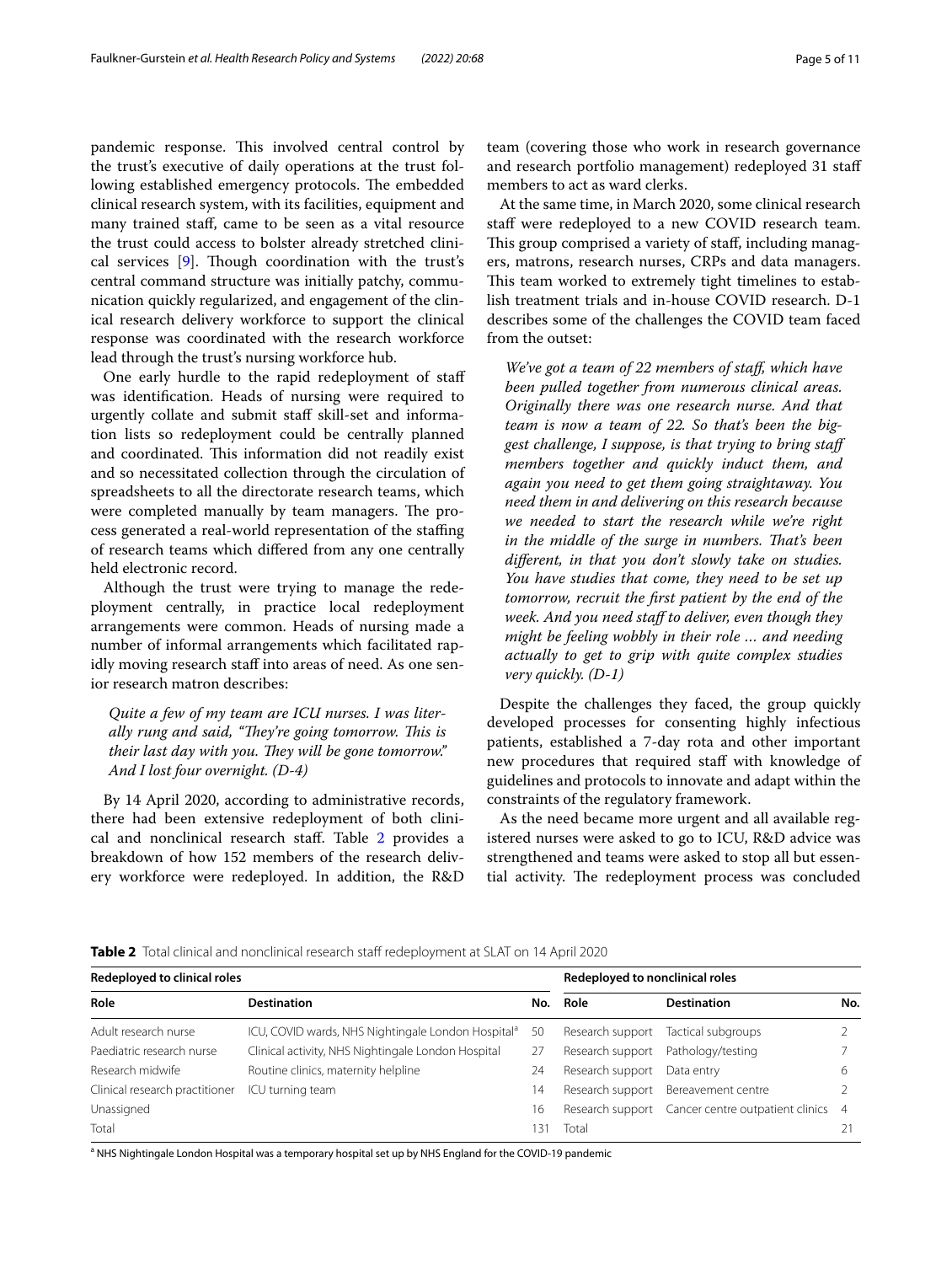with a final engagement of research managers to provide justifcation for all remaining research staf, who made up what interviewees called the "skeleton staf" for management of essential activity. Although new research activity was stopped, safety monitoring of existing participants and dispensing of trial drugs was still required, which meant some research staff were left in place to fulfil these important tasks. In small teams this was often carried out by only one person, who might now be covering several studies.

By early May the pressure of new COVID admissions on the trust was declining, and focus began shifting to gradually repatriating staff and allowing rest. At the beginning of June the plan for the restart of research was issued and the decision was taken to formally second a dedicated team to manage the ongoing portfolio of COVID research. Staf were released gradually as secondees started, with staf working on the highest-priority research being released first. The last of the redeployed clinical research staf were released by 1 September 2020.

For research delivery staff at SLAT, the pandemic and the associated shutdown of non-COVID research meant a rapid and dramatic change to "business as usual". Asked to identify the number of studies on which they were active on 1 January 2020, 64% of respondents said they were working on fve or more studies, with 37% saying they worked on nine or more studies on that date. Compare that with the fgure as of 10 June—before the restart of research at the trust—of just 12% of respondents working on fve or more studies, 22% saying that they were working on one study, and a further 26% working on no studies at all. However, with 74% of research delivery staf saying that they were currently working on at least one study, it is clear that while the volume of research had decreased, research activities nevertheless continued throughout the shutdown, and the research workforce remained engaged.

# **Impacts of redeployment**

Our data indicate that redeployment developed new skills and capacities, both for individual members of the research delivery workforce and for the research system as a whole. At the same time, it presented a number of challenges. A closer examination of some of the individual experiences of research delivery workers demonstrates both the new capacities acquired during redeployment and the challenges that this process entailed.

### *Working from home*

Clinical research has hitherto been strongly tethered to clinical settings, but the response to the pandemic created capacities for new locational fexibility. As with other industries, in order to accommodate shielding and minimize the number of people in the workplace, certain forms of clinical research work moved to the home. Some research delivery staff remained in their team, but adapted to working from home, while other staff were both working from home and redeployed. What is clear is that all staf, even those who remained in post, experienced major disruptions to their work routines and to the substantive nature of the work carried out as a result of locational changes stemming from the pandemic. These disruptions reconfigured the way research was conducted at the trust, and may have far-reaching efects on the norms and processes that shape the research system into the future.

Government guidance on social distancing and avoiding unnecessary journeys preceded the official nationwide lockdown on 23 March 2020. By 17 March, research staff at SLAT were already being instructed to work from home where possible. By the time our questionnaire was conducted in June 2020, 43% of research delivery staff respondents reported that they were working from home for all or part of the week. This included staff who remained in their usual jobs but were now carrying out their work from home, as well as staf who had been redeployed to mainly administrative or clerical roles which they could perform from home. For many research delivery staf, working from home was not something routinely done before the pandemic, and it presented a set of unique challenges as well as some unexpected benefts.

A number of challenges emerged which are common to many industries that have suddenly shifted to working from home. These related to problems of technical connectivity, owing to variable internet connections or familiarity with remote working platforms. Also common to many was the problem of trying to maintain levels of productivity while not having any childcare, the feeling of working more hours, being isolated from colleagues, and not having any space away from work at home.

More specifc to the work of research delivery, respondents identifed issues with electronic or paper-based documentation systems that were not available from home. Accessing, storing and sending patient data is tightly controlled under the Data Protection Act 2018, and some staff found working within the guidelines complicated or even impossible to do remotely. One respondent noted:

*Not all features of the clinical documentation system were accessible on my private laptop; therefore, I still had to come to SLAT sometimes to fulfl my role—even if I belong to the vulnerable group in regards to COVID. IT [information technology] services tried to help me, but I would have needed a trust laptop, which wasn't available. (Q-6)*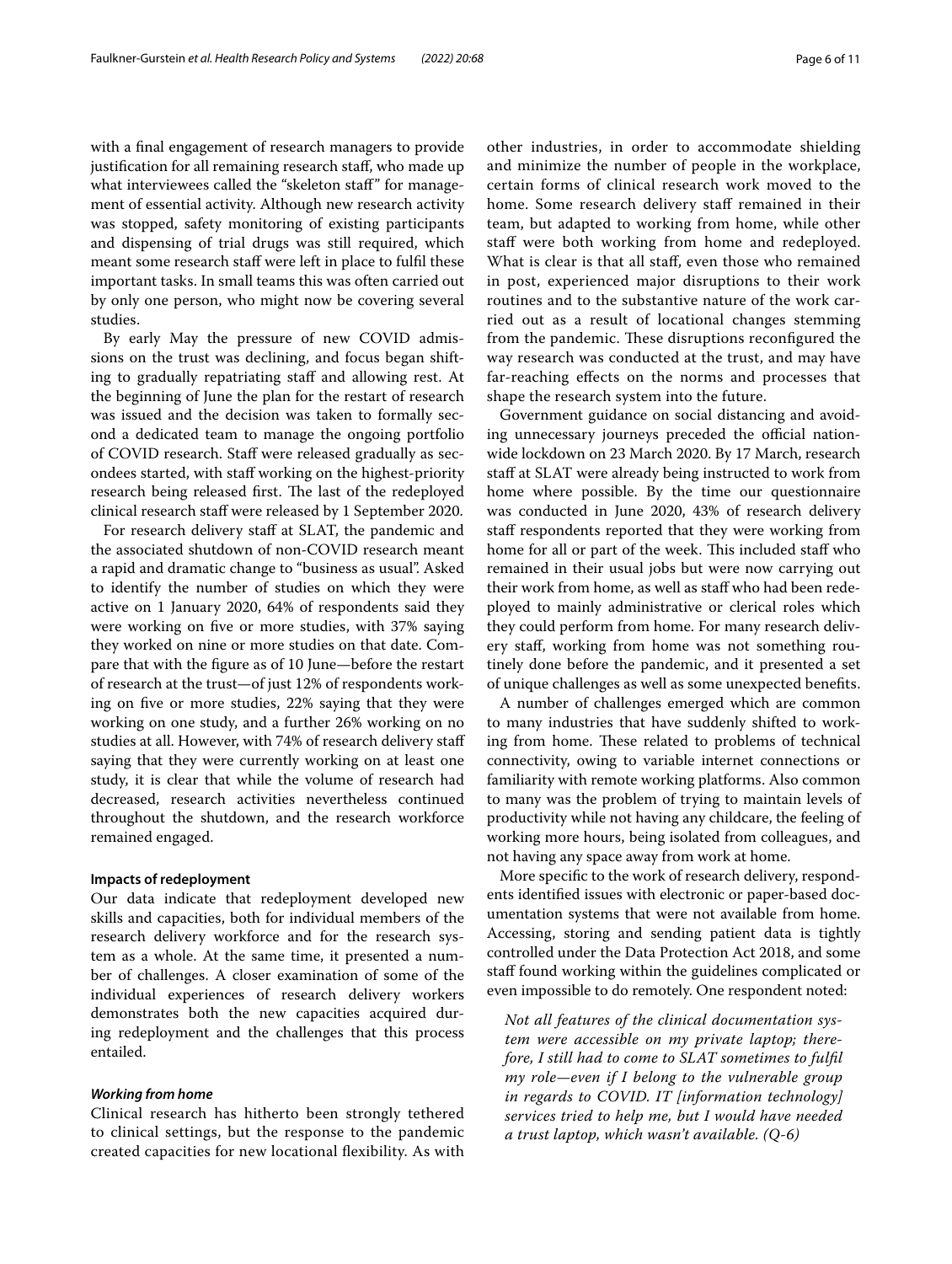Additionally, staff working from home had to keep up with the rapidly changing research context, which had increased the administrative burden linked to communication with colleagues—many of whom had been clinically redeployed—and patients, as well as keeping track of multiple protocol deviations and amendments.

However, for some staff the experience of working from home was not wholly negative. Some appreciated being able to remain active and contribute to the NHS's pandemic response while shielding at home. Some appreciated the change of pace and being able to set their own schedule. One respondent suggested that "senior leadership should consider working from home as a truly viable option, rather than just a benefit to staff"  $(Q21)$ , signalling the interest of some staff to continue home working after the pandemic. A shift to remote working could have wider implications for how research is organized and delivered at the trust, with the benefts of fexible hours and locations seen by some as an advantage to patients as well. As one respondent put it, "In the same vein, exploring remote options with research follow-ups would be more convenient for patients too" (Q112).

While it is too soon to say whether this shift to working from home is temporary, or what future regular home working for research delivery staff might look like, what has been made evident is that large volumes of work once performed exclusively on-site at the hospital have been transferred to remote working. This has opened up new possibilities and ways of thinking about how research delivery might be organized in the future.

# *Clinical redeployment*

For many clinical research delivery staf, redeployment meant being sent to work on the clinical front line. Research nurses with ICU experience were sent to the ICU, and others were sent to work on COVID wards. Many clinical staff who were not registered nurses, including CRPs, were asked to support ICU by joining a "turning team", a key resource-intensive intervention for the management of critically ill patients. While specifc experiences varied across staff groups and locations, a common thread among our respondents was the need to quickly adapt to new ways of working in an intense clinical environment which was rapidly evolving.

Redeployment to the ICU occurred early during the frst wave of the pandemic. Nurses, some of whom had not worked in ICU or on the wards in many years, found themselves thrust back to the front line. Respondents described feeling anxious about being redeployed, but also "duty-bound" (D-2) to answer the call of service. One research matron who manages a team of research nurses recounted what it was like to inform staf of their redeployment:

*You had to go and talk to these people to say, "You are going back to ICU". Now, they had all worked in ICU, but they'd left ICU because of a reason. Some of them didn't like it. Tat was quite tough. You know, they were all great and they were all amazing and said, "Absolutely, we will go". But there were lots of tears and people were scared, I think. At that point you had just heard the horror stories from Europe and everywhere and they didn't really know what they were walking into. (D-4)*

Even some nurses who had worked clinically in the more recent past felt daunted by the prospect of a return to clinical work under these conditions.

It was not just nurses who were sent to the clinical front line. CRPs who had never set foot in an ICU prior to the pandemic joined turning teams, where they were trained to turn COVID patients to the prone position, a manoeuvre which had been shown to improve respiratory failure and hypoxaemia [[29\]](#page-10-22). A CRP describes her reaction to the news that she was to be redeployed to the turning team:

*I'd never heard of proning before. So just went straight onto Google and Googled what proning was. And then, when we had the training session, we*  got to see what it actually was ... I felt anxious. The *weekend before the frst day felt very anxious, just because it's completely unknown to me. I've never set foot on an intensive care ward before, never worn PPE [personal protection equipment] before, you know. It was just all unknown. (D-5)*

The result of redeployment for many staff was the opportunity to learn new skills or deepen expertise of existing ones. Of the 49 research delivery staf who answered the question on skill acquisition in the questionnaire, 59% (29) reported developing new skills through their redeployments. For some, this meant learning new computer programmes and refreshing "IT skills in use of clinical programmes that I don't need to use routinely in my research role" (Q-57). For others, redeployment meant developing new areas of clinical practice. D-4 was redeployed to a COVID research team; despite having worked in research for most of her career, she was pleased to acquire skills:

Some of the things were exciting. The first study we *were doing was stem cell therapy. I'd never done that before. So, normally you probably have like 6 months to prepare for a study like that. I mean we had a week. And I hadn't given an IV [intravenous] drug for about 10 years. The first drug I gave is stem cells. So, it was learning—it's the steepest learning curve of my 30-year career, that frst month. Every*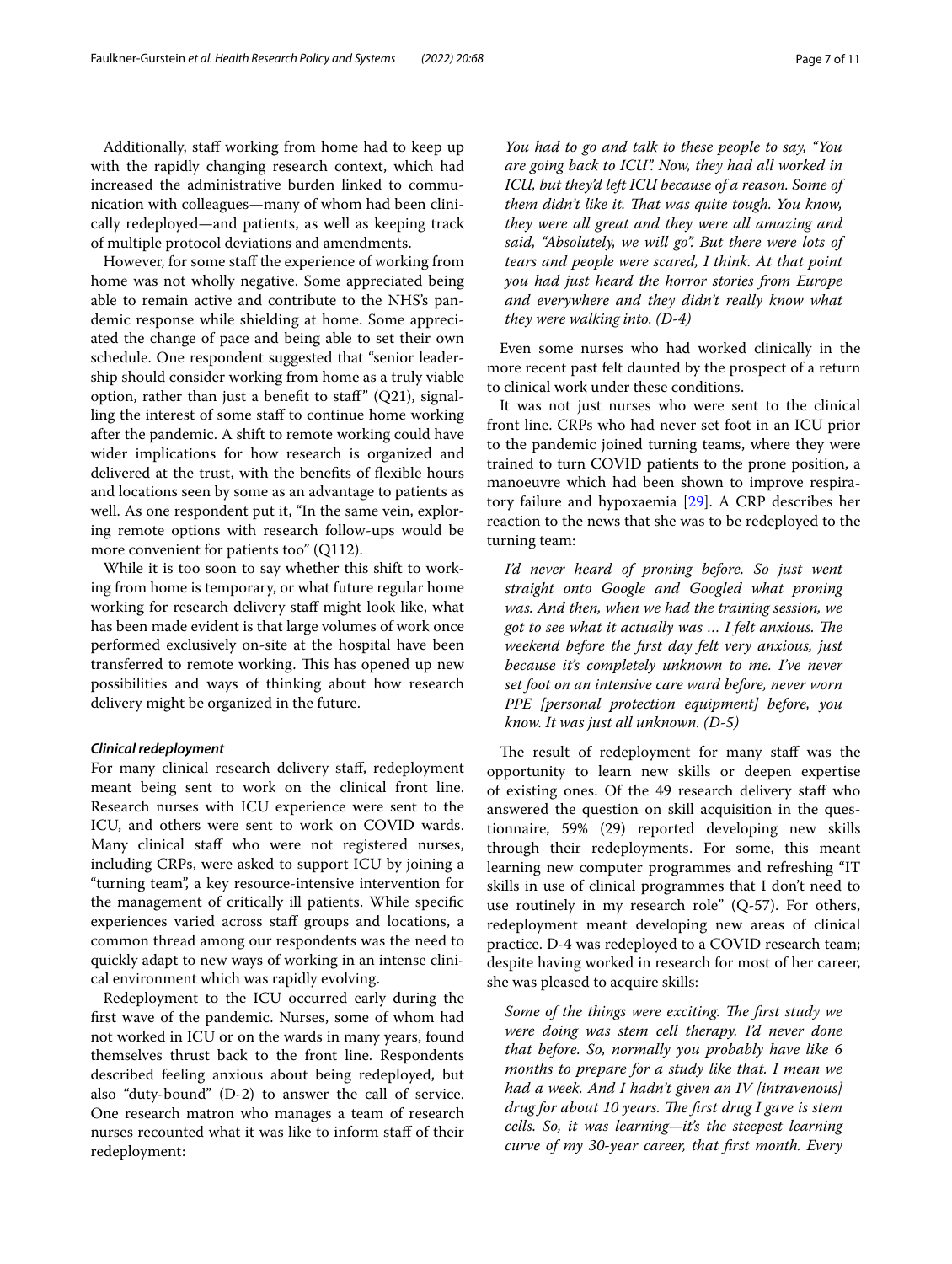*day, I had not got a clue what we were doing. (D-4)*

Other interviewees also saw redeployment as potentially opening up new career trajectories:

*I think there's opportunities there for having some really good development pathways, just sort of understanding more what skills we want to develop in people. And knowing where those are amongst our teams. I think, workforce-wise, there's loads and loads of opportunities. And really good links have been built up as well. (D-2)*

For D-2, redeployment was an unprecedented opportunity for the development of new skills and career pathways.

Though redeployment was for many staff a difficult and stressful experience, many were generally positive about the opportunity to develop new skills it had provided. However, some staff were uncertain about their ability to build on these skills to advance their careers. This was particularly the case among CRPs whose uncertain career path was an issue which preceded the pandemic.

*I'm a Band 6. So the next aim for me would obviously be to a Band 7. And within research, it is quite difcult once you're at a 6 to get to a 7 because*  there's minimal Band 7 roles in research. They do *just get harder to progress at a certain point. So I think my trajectory is the same, because I'd probably still be in the same position without the pandemic. So you don't think that the added clinical experience has made an impact on…*

*No, because I'm not going to now decide to go into*  anything clinical. So, no, I don't think so. The only *thing it would add is, I think it does look really good on your CV [curriculum vitae] to have been involved with that. (D-5)*

The experience of D-5, who had been redeployed to the turning team, illustrates a key issue for the research system. Redeployed staff acquired new skills and competencies, but since the health research system remains separate from clinical care, it is not always clear how workers will be able to apply and leverage these skills.

# *Holding the fort*

While some of their colleagues were redeployed to COVID-specifc roles, other redeployed staf were tasked with maintaining the research system that had been put on hold. As the pandemic continued, some research delivery staff had to remain "holding the fort" (D-2) in their research roles. Whilst there was a lighter workload as trial recruitment stopped for most studies and some questionnaire participants reported a decrease in workload, many others had to rapidly learn new skills to follow up and maintain the research process for patients already participating in trials. Some were the last member left on their team, and as such needed to both take on other colleagues' studies and cover for those colleagues with more clinical skills who were sent to the front line. These staff who remained found an increase in stress and workload:

*There has been a dramatic increase in stress, in part due to trying to keep up with ever-changing guidance. Also, as other members of the team have been redeployed and as patients feel scared, I have to work longer hours and pick up duties from where others have been redeployed, which involves learning about things I hadn't had to look at before very quickly, but am not compensated for this. (Q-7)*

As one research nurse who was "holding the fort" suggested, "I'm just making sure that the patients are safe. Our main concern at the moment is, are they getting their medication, and are they safe." (D-6).

These staff also had to quickly adapt to a number of signifcant procedural changes. Many patients on drug trials still had to gain access to these medications, so staf had to arrange couriers to deliver them to their doors. Scans were postponed or switched to a less time-consuming alternative where possible. Blood draws needed to be taken in health centres more local to participants to avoid travel out of the local area. Whilst some research visits still had to be conducted face-to-face, staff found switching most of their follow-ups online to be particularly challenging, especially when "dealing with anxious oncology patients, as well as my own anxieties" (Q121). Indeed, as R-5 suggested, sometimes it was "better to see patients face-to-face with particularly delicate news", such as the discontinuation of cancer treatment.

# *Who gets to be an NHS hero?*

Some redeployed research staff experienced a particular sort of stress tied to professional self-understanding and the strongly moralized narratives being promoted by the government, the media and the public at large. Despite contributing immense amounts of labour under difficult circumstances, some research delivery staf who had not been redeployed to the front line felt excluded from the "NHS heroes" public narrative which emerged early during the pandemic. Rather, as participant D-3 suggests, "There was shame and guilt if you weren't going [to the front line]". Other participants explained further:

*I felt that, you know, really sort of useless being at home, and when there were so many brilliant colleagues that were out there really helping and*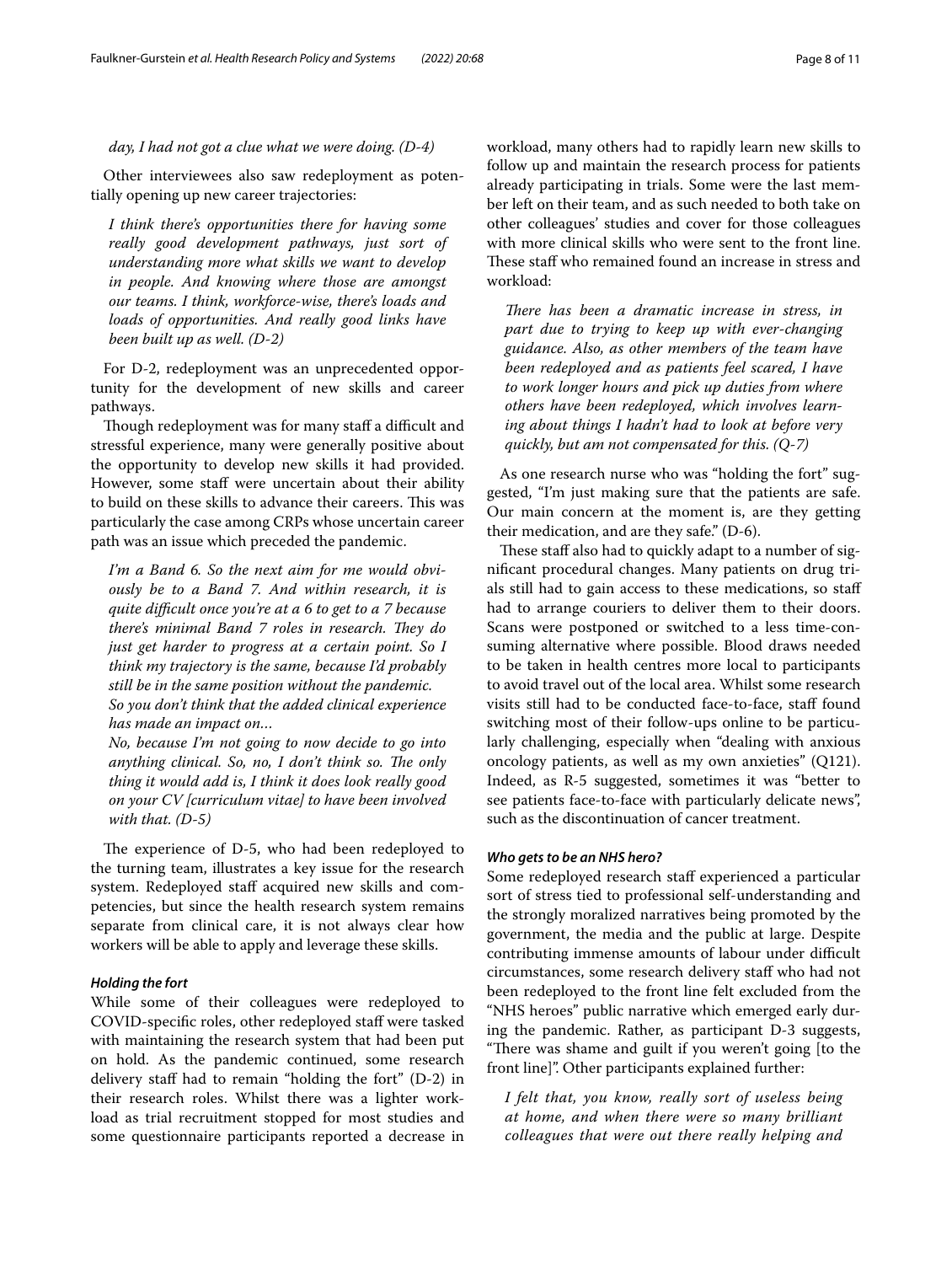*getting involved right from the start. (P-1, shielded but continued work from home) I personally volunteered for two roles but was told I couldn't because I was a nurse [needed in her team]. Instead I did nothing and felt alienated from all those who were helping out. (Q-97)*

For D-3, who manages research staff, "there was very much a feeling like being the major sitting three miles back from the front line", even though they were "currently managing everything that's left… covering all my staff who haven't been redeployed". For other staff involved in clinical research, the exclusion from the "NHS heroes" narrative was underlined by the fact that they did not entirely feel like a central part of the health system even before the pandemic.

For other staff, however, the experience of redeployment to the COVID research team or the clinical front line contributed to a strong feeling of pride at having been part of the NHS pandemic response, alongside clinical colleagues. Many respondents, especially CRPs and those whose work was typically confined to the spaces and routines of research, described a new sense of belonging within the trust.

*I felt really privileged actually to be able to be there. You know, we were chatting and, in 20 years, when you look back and you think, what did you do in COVID, I would definitely say I was at the forefront doing research, which is lovely. (D-4)*

The presence of research nurses, CRPs and other research staff on COVID wards and the high profile of the COVID research being undertaken at the hospital contributed to many clinical research staff feeling visible and appreciated in the eyes of colleagues, if not also by the wider public.

*I think it's been really good for research because it's really raised the profile that research nurses and practitioners are clinical, patient-facing, and they have clinical skills and expertise to be able to meet the need of clinical areas during this pandemic. And that kind of flexibility and willingness of us to kind of have released staff and tried to release them quite quickly in response to that appropriately. (D-1)*

Although the "NHS heroes" narrative emphasized the role of frontline care workers, others recognized that there were many different ways for research staff to contribute to supporting the health system during this exceptional time.

# **Discussion and conclusion**

This study has examined redeployment of the research delivery workforce in one research-active NHS trust during the pandemic. Drawing on empirical data collected between May 2020 and October 2020 as well as wider documentary analysis, we have demonstrated that at SLAT, the research workforce was able to function as a resource that was efectively redeployed as part of the pandemic response. Redeployment was in many ways an improvised process, but it drew on the specifc skill set and professional profle of the research delivery workforce. It presented some unique challenges for research workers but also created new capacities for the research system. Redeployed research workers faced some difficulties with technology, communication and stress, but many also had a positive experience and saw the redeployment as a signifcant and valuable moment in their career and a way to contribute to the national pandemic response.

Although one case study of one trust cannot yield data generalizable to all trusts, the validity of these fndings is supported by the broad and varied qualitative data set upon which it is based. This study benefited from firsthand operational experience of the redeployment process, as well as multiple forms of qualitative data. Our broad sample of the research delivery workforce at SLAT allowed us to gain in-depth perspective on the pandemic response within the trust's clinical research system.

At the same time, we recognize that this study has a number of limitations. Our sample was designed to be illustrative of a signifcant case, not representative of all cases. The location of the trust in central London, the size of the research workforce and the scale of research activity mean that our case is unlikely to be perfectly representative of trusts in other areas or with varying levels of research activity. Additionally, data collection was prospective rather than retrospective—data collection took place while the pandemic was ongoing. This meant that some day-to-day concerns may have been amplifed. Seen retrospectively, our study participants might report a different set of experiences.

This study suggests a number of ways that, going forward, trusts might better draw upon and support their research workforces. One of the clearest lessons to be learned from this case is that the relationship between research and clinical care can be clarifed and further developed. At SLAT, large amounts of research are carried out, but research is not as well integrated with clinical functions as it could be. During redeployment, this was refected in some awkward initial stages where it was not clear what role research delivery workers would play. Our fndings also suggest that trusts should start to think more holistically about research not as an exceptional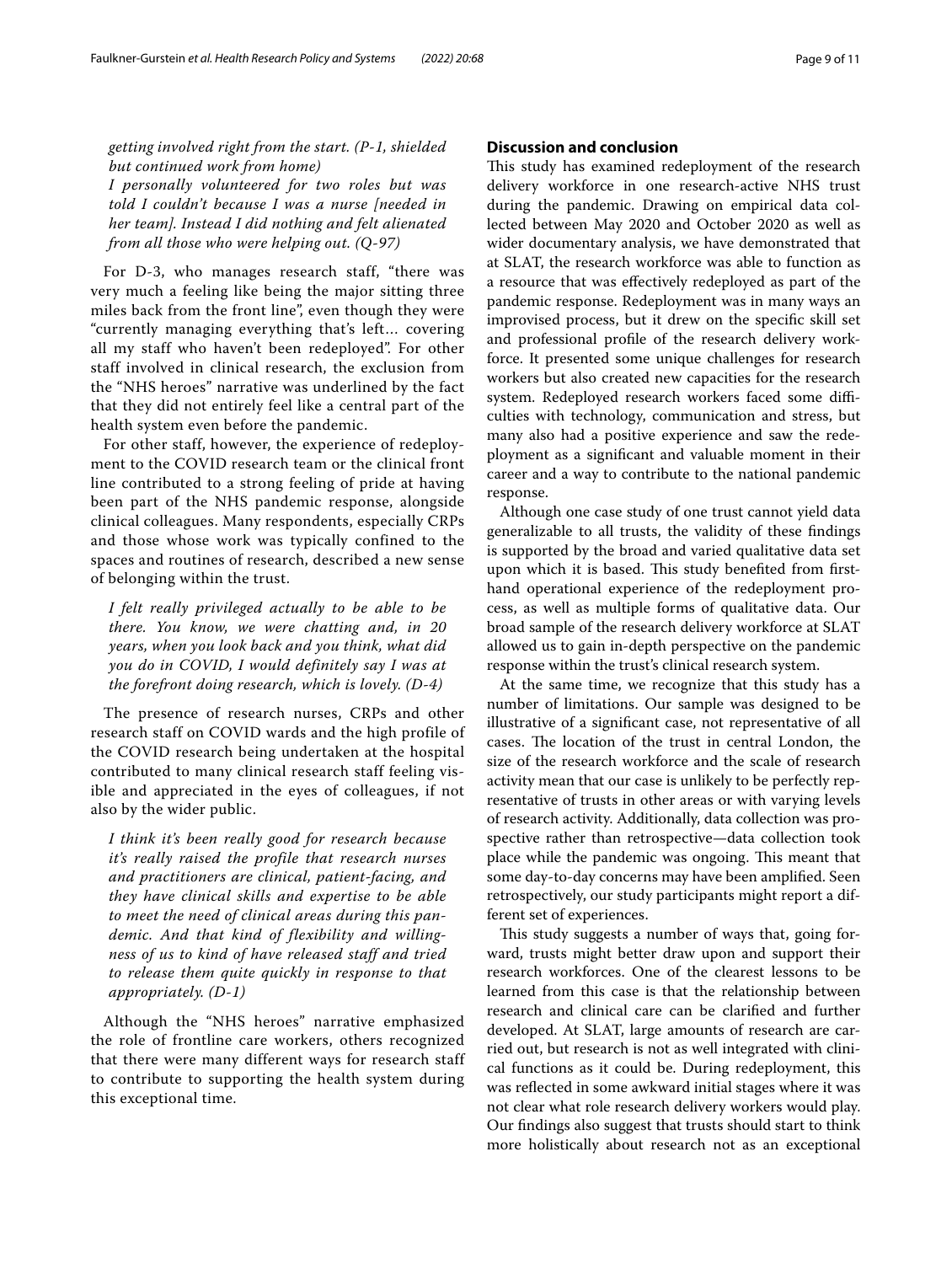activity but as part of the business as usual of the trust. Researchers constitute a trained, flexible workforce embedded in trust core function, supporting patients who choose research as part of their care pathway. The process of redeployment at SLAT provides support for Roope et al's "option value" argument  $[11]$ : the research delivery workforce did not represent unnecessary excess capacity but rather an agile, fexible and valuable resource that was able to mobilize efectively in an unprecedented emergency. Our study also speaks to the wider importance of an integrated and agile research infrastructure that sits outside of individual research projects. Zakaria et al. [\[30](#page-10-23)] discuss some of the key challenges of assessing the impact of research infrastructures. Acknowledging how impact assessment can often be focused on discrete research projects, Zakaria et al. call for debate in how we evaluate the impact of research infrastructures specifcally. While our case study does not provide a framework to measure impact, it does demonstrate some of the key benefts and impacts of research infrastructures that may be overlooked in current impact assessment practices in particular, the skills and adaptability of the research delivery workforce, the "option value" ofered by both the research delivery workforce and the research infrastructure more broadly, which allows the system to support pressing and emerging research needs across the whole research portfolio, and support care delivery in emergencies.

In the exceptional circumstances of the COVID-19 pandemic, the research delivery workforce provided much-needed support to the NHS, but particularly in an NHS that is pushing to develop its research capacity and instil research into everyday NHS activity, using the skills and adaptability of the research infrastructure more broadly is not a solution to everyday staffing problems which span well beyond the confnes of individual NHS trusts. Even in the case discussed here, the research delivery workforce and wider research infrastructure (including the R&D department) represent just 2% of the trust's staf numbers.

Our case also suggests a number of specifc ways that the research workforce could be supported. For example, during redeployment, CRPs ended up performing important clinical patient-facing roles. Recognizing this, trusts might seek to supplement their skills base, in order to make their skills more visible to supervisors and uniform across departments. Trusts might also engage in other forms of upskilling for research delivery workers. Many research staf appreciated the opportunity that redeployment gave them to learn new skills, interact with new colleagues and patients, and participate in new parts of the trust. After the pandemic, more avenues for skill acquisition and lateral working should be offered. This would build on the linkages between the often-siloed research system and the day-to-day clinical services at the trust and could be a beneft to both, and ultimately to patients.

At the same time, many research delivery workers, like their colleagues across the health service, experienced burnout, trauma and exhaustion. For some research delivery workers, this was exacerbated by the knowledge that the opportunities to build upon new skills acquired during redeployment are limited. Trusts could help support the research workforce by clarifying their career trajectories and ensuring that there are adequate forms of advancement and progression available to them. Work is being done here at a national level through the NIHR to develop the profession and professional identity of the CRP [[31\]](#page-10-24). However, the pandemic has rendered issues around skills development and documentation and advancement within this workforce into sharper focus.

Above all, this study demonstrates the "option value" and potential of the research delivery workforce. Patients benefted from the care that redeployed research workers were able to offer. The public benefted from having a well-developed research infrastructure that could facilitate rapid respond to a novel virus. The NHS should recognize the value of this workforce and support it accordingly.

The pandemic represented a high-stakes stress test for the United Kingdom's research infrastructure and the workforce that keeps it running. Our case suggests that this workforce successfully delivered crucial research as well as vital clinical support during a critical time. The health service and the British public only stand to beneft by investing in the development of and support for these unique medical workers.

### **Acknowledgements**

The authors would like to acknowledge support from NIHR Biomedical Research Centre, Chris McKevitt, and would also like to extend our deepest thanks to the research delivery staff at SLAT, whose work has contributed so much to studies conducted on and during COVID, including ours.

#### **Author contributions**

Conceptualization: RF-G, DW, HC, CDAW. Data curation: RF-G, DW, HC. Formal analysis: RF-G, DW, HC. Funding acquisition: CDAW. Investigation: RF-G, DW, HC. Methodology: RF-G, DW, HC. Project administration: RF-G, DW, HC. Resources: RF-G, DW, HC. Validation: RF-G, DW, HC. Writing—original draft: RF-G, DW, HC, CH, NH. Writing—review and editing: RF-G, DW, HC, CW, CH, NH. All authors read and approved the fnal manuscript.

#### **Funding**

DW, RFG, HC and CW are all funded by the NIHR (http:// nihr.ac.uk/) Biomedical Research Centre at Guy's and St Thomas' NHS Foundation Trust and King's College London (Grant number IS-BRC-1215-20006). The funder had no role in study design, data collection and analysis, decision to publish, or preparation of the manuscript. The views expressed are those of the authors and not necessarily those of the NHS, the NIHR or the Department of Health and Social Care. NH is a National Institute for Health Research (NIHR) 70@70 Senior Nurse and Midwife Research Leader. The views expressed in this article are those of the author and not necessarily those of the NIHR.